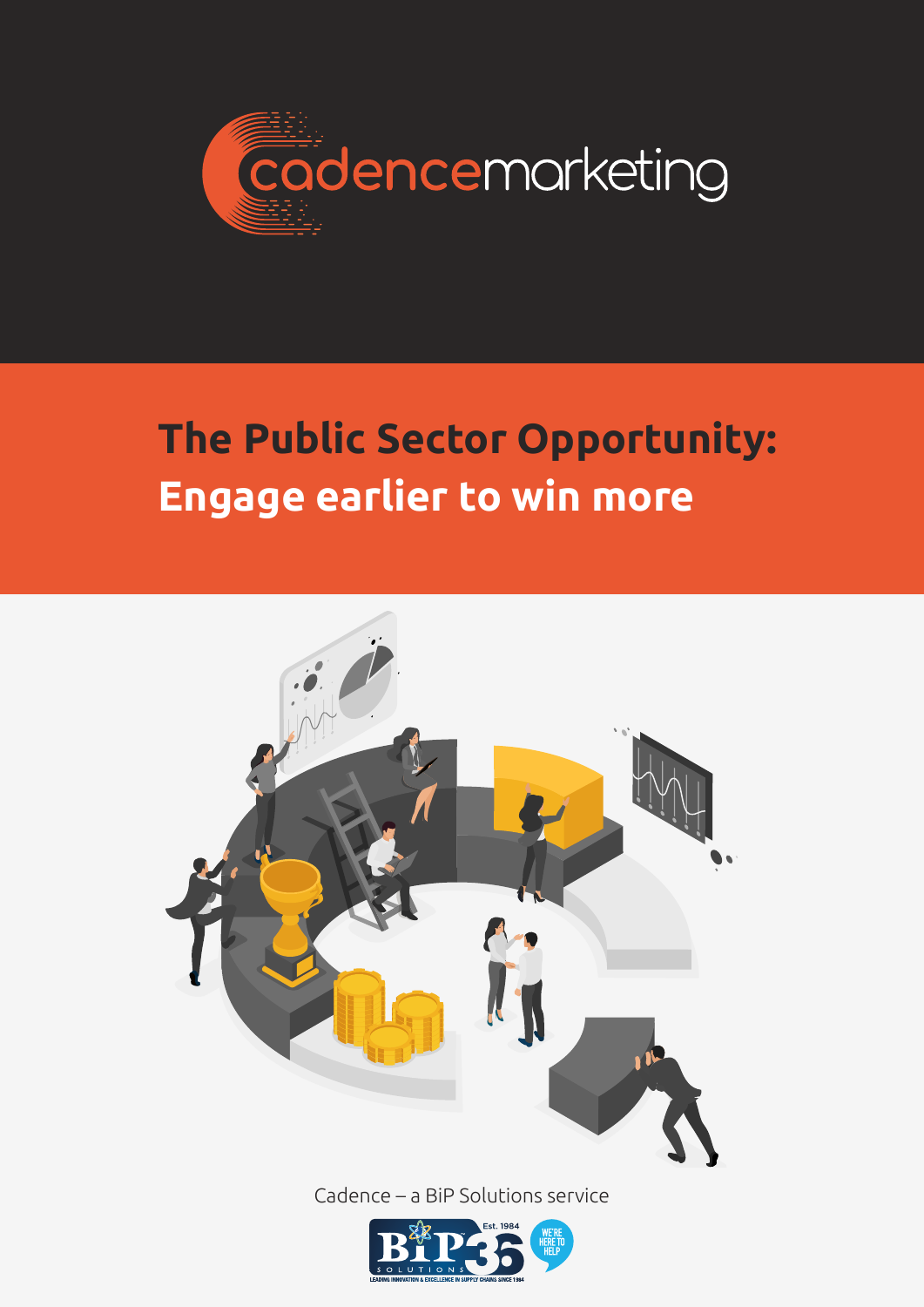### **Make the most out of the public sector marketplace**

If you're seeking new opportunities within the public sector, you may wish to reconsider how your organisation currently engages with buyers – and what else you could be doing to build relationships and raise your profile across the marketplace.

Clearly, the Government is eager to engage with the supply chain, but there's growing evidence that suppliers who invest in building relationships enjoy greater success. In fact, in their recently updated Outsourcing Playbook\*, the Cabinet Office championed early market engagement as a means of delivering better public services. This is where Cadence Marketing's targeted, content-led approach – leveraging key insights from our sister service, [Tracker Intelligence](https://www.trackerintelligence.com/) – can help.

In our latest guidance, we explore the core themes surrounding the concept of early engagement and explain how establishing relationships can unlock massive opportunities for any business looking to grow their share of the public sector marketplace.



### **What is early engagement?**

While there are many routes to early engagement, the core concept relies on a proactive approach to establishing relationships, long before a tender notice is published.

The Government has put in place a package of measures intended to promote economic growth when the public sector procures. But it's the early stages of the procurement lifecycle that provide the greatest opportunity for growth. If you miss out on this window of opportunity, all is not lost, however. Many organisations procure in different ways, and we're able to help you identify which opportunities are worth your while.

Put simply, early engagement with prospective buyers is permitted and encouraged. So, what are you waiting for? Engage earlier to win more.

\*Source: https://www.gov.uk/government/publications/the-outsourcing-playbook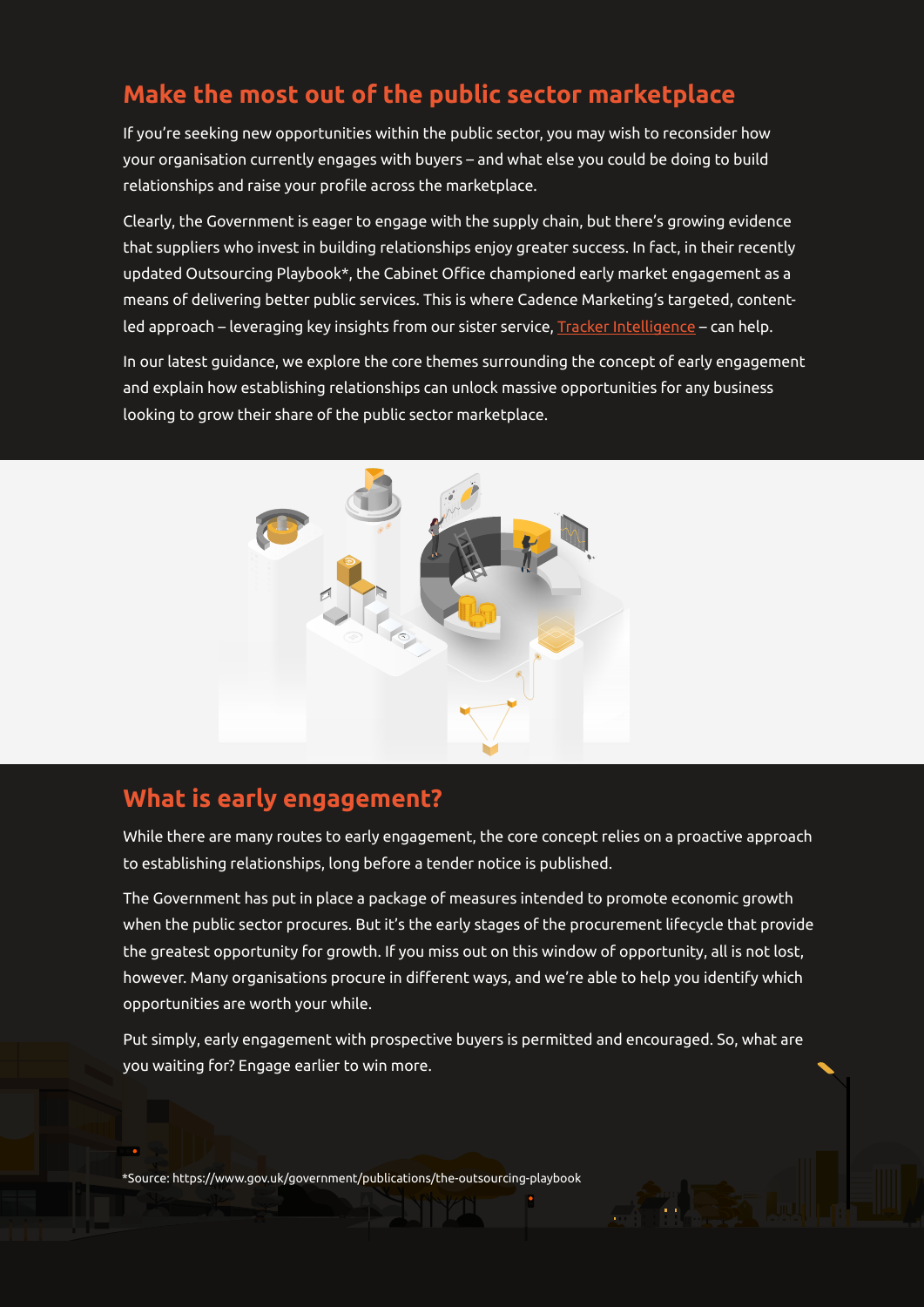### **What are the benefits?**

**The benefits associated with early market engagement are many. In addition to establishing relationships and building brand awareness, you'll be able to plan ahead, anticipate potential challenges, and better understand the marketplace and your competitors – giving you a competitive edge.**

**Ultimately, early engagement ensures your organisation is positioned to win more work within the public sector. Below, we've identified three core themes to run you through the concept.**



Any business working with the public sector must first have a solid plan. By utilising tools that support your ability to plan ahead, you can ensure your business is adopting a more streamlined approach to business development, growth and early engagement.

Pre-market engagement is now specifically permitted by the current Public Contracts Regulations 2015, and indeed there is a lot of published guidance explaining that it:

- Is essential best practice
- Ensures value for money
- Reduces risk by early scoping of tender requirements

### But, in order to make the most of early engagement, you must first ask yourself three questions:

- How can we gain an edge on our competitors?
- How can we be sure that we're not missing opportunities?
- How can we improve our win-ratio?

The answers might be more clear-cut than you think.



### **Plan Influence Compete**

What is your company waiting for? Be bold and reach out to the organisations your business wants to win work with. After all, the public sector is urging suppliers to come to them with their innovations and new ideas. While the Government has said similar things in the past, it is now more important than ever before that businesses act on this advice.

There are a number of misconceptions around public sector engagement, with companies often underutilising their ability to network with buyers to put themselves in a stronger position. Whilst our strategy cannot guarantee successful bids, it can help you prepare much stronger responses and put your organisation at the front of the queue.

The benefit of engaging early is that you will learn more about the requirements and challenges that the buyer needs and faces. Moreover, it also allows you to adjust the specifications and educate the buyer about new developments and different possible solutions available in their marketplace.

It is these conversations with key decisionmakers that can enable companies to be innovative in their response or put additional effort into research and development to ensure their goods, works or services are the best option for the buyer – thereby increasing their chances of success.



Is your business being competitive enough?

The competitive advantage to be gained from early engagement with buyers is a core driver for companies looking to develop their business – and is more than simply having a compelling USP.

Through early engagement with buyers, as we have already highlighted, you can plan ahead and even influence the shape of the final contract – which in itself provides you with a competitive edge. In addition, by really taking the time to network and ask buyers the right questions around their views on their current suppliers for active contracts, you can identify your competitors and understand what works for the buyer and what doesn't.

**The benefit of engaging early is that you will learn more about the requirements and challenges that the buyer needs and faces**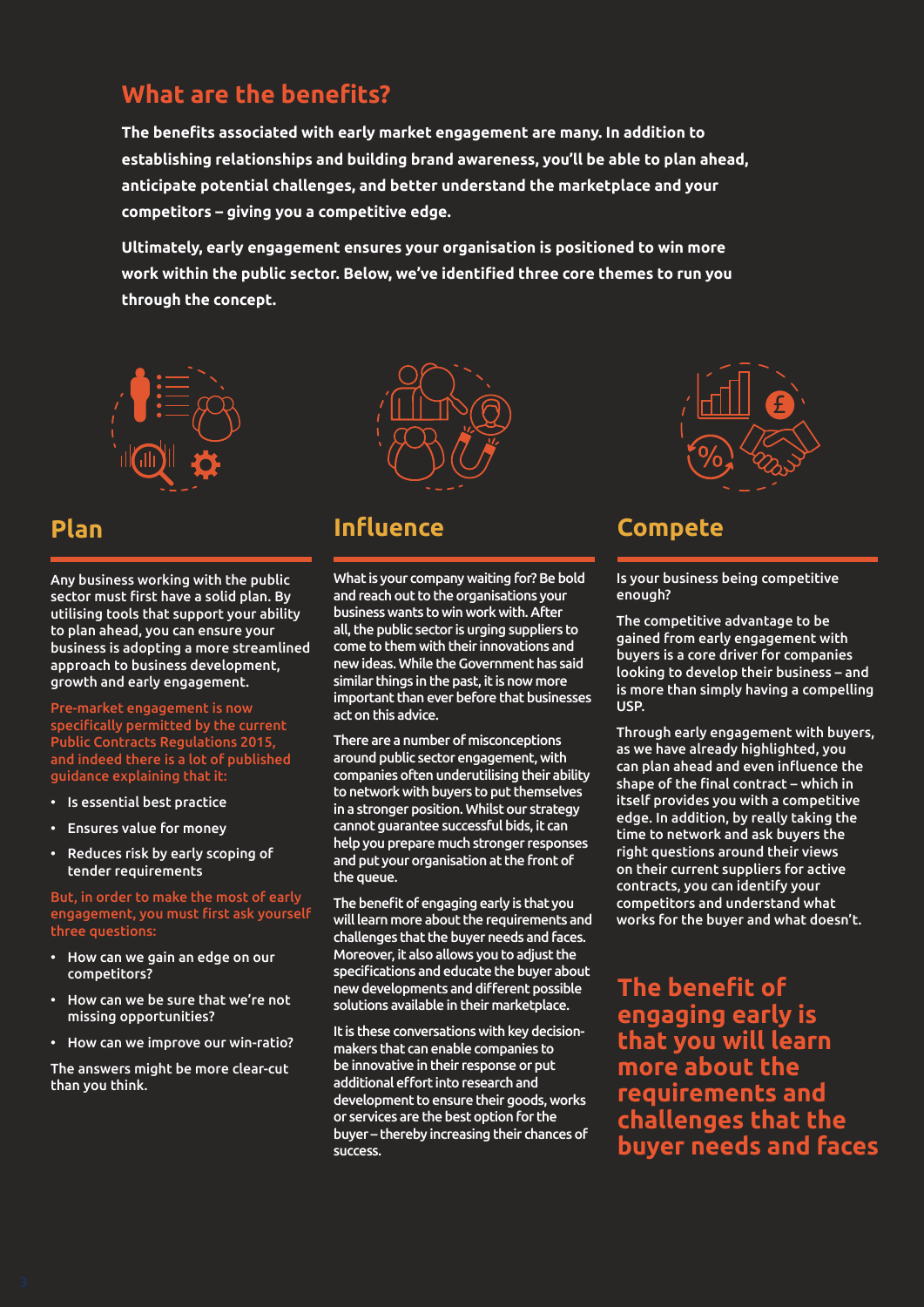### **Cadence supports early engagement**

**Part of the BiP Group, Cadence is a full service B2B and B2G marketing agency with an unwavering commitment to delivering results.**

**Our portfolio of digital marketing services is designed to support companies with a defined growth strategy, while our unrivalled database of public sector contacts enables you to engage with buyers in a precise, targeted way. While our sister service** [Tracker Intelligence](https://www.trackerintelligence.com/) **helps you identify opportunities, Cadence helps you build relationships with the people behind them.**

**Cadence constantly updates its contact databases, guaranteeing that you will be engaging and building connections with the right buyers and influencers. Within the public sector space, no one is better at helping businesses realise the Government's ambition of early market engagement with prospective suppliers.**

### **What Cadence can do for you**

**At Cadence, we manage and maintain our own purpose-built databases, which – combined with our ever-growing collective of digital communities – ensures you're able to target and engage with key decision-makers. Each of our public sector databases is hand-researched by analysts who understand the complex structure of the marketplace.**

**In order to kick-start conversations with the public sector, Cadence offers a variety of proven buyer engagement strategies including:**



**Content-led email campaigns to drive inbound enquiries and book appointments with potential buyers**



**Online market research to create evidence-based collateral to inform the market and better position your business**



**End-to-end virtual events to engage directly with buyers, often leveraging key market information generated through research**



**Gap analysis of all key organisations, sectors and people - providing complete access to your addressable market**

**All our Intel comes courtesy of our sister service, [Tracker](https://www.trackerintelligence.com/) – a unique business growth and tender intelligence solution. Furthermore, our best-in-class market research ensures that you're able to fully appreciate and understand the wants and needs of your target market – and we'll create bespoke marketing collateral and survey reports which appeal directly to them.**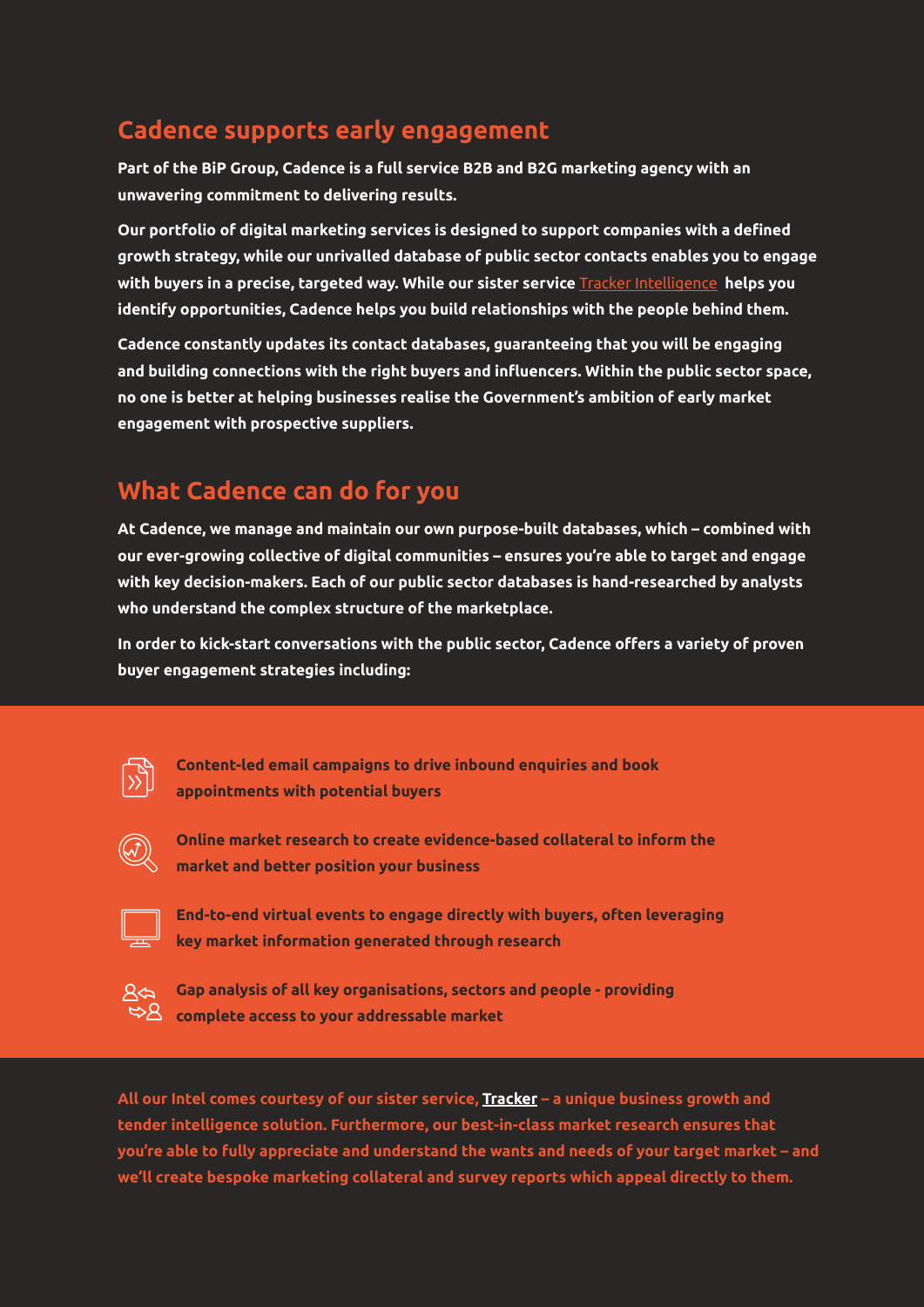

### **What our clients say**

**Below, you'll find a selection of recent success stories detailing how our solutions have enabled very different organisations to engage early with public sector stakeholders - to great effect:**

## **Client Success Story: Cranfield University**

**In order to generate registrations for a degree apprenticeship webinar from Cranfield University, Cadence proposed a marketing campaign utilising one of our most trusted neutral brands – InsideEducation.**

**Our content marketing experts were able to create a concise, personalised email invitation, and, following discussions with the client, we were able to target and engage with a relevant and responsive public sector audience. The results speak for themselves:**

- **• 150 webinar registrations**
- **• Direct replies from a number of recipients**
- **• A pipeline of engaged prospects**
- **• ROI for Cranfield University**
- **• A happy client and ongoing partnership with Cadence**

**"Cranfield School of Management Master's student recruitment team have been working with Cadence for the last 4 years and have been really happy with the service and support we receive from the team."**

**Cranfield University**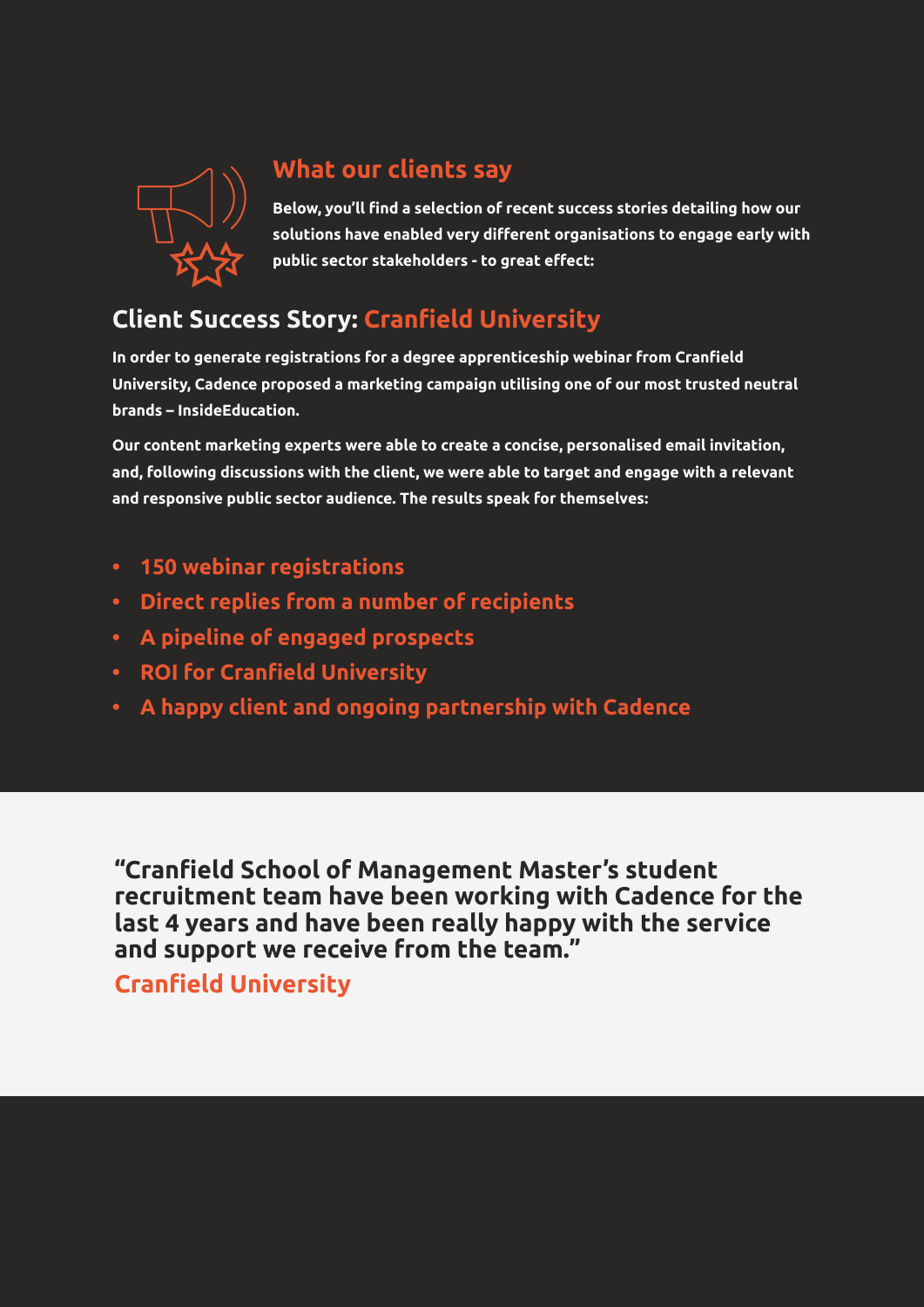

### **Client Success Story: Print Management**

**In order to understand the specific challenges facing their customers, and position themselves as the natural solution to those problems, this print management specialist opted for our research solution, allowing for the creation of bespoke surveys.**

**Working in concert with the client, we drafted questions that precisely targeted the knowledge they sought about their audience. Additionally, our in-house content team designed a research survey and participation email covering key questions on print security and associated strategies.**

**This research formed the basis of a brand new survey report, written on the client's behalf, which positioned them as thought leaders and experts within the sector. The entire campaign resulted in:**

- **• 164 fully completed surveys**
- **• 484 users viewed the finished report**
- **• £1.2 million of pipeline opportunities generated**
- **• £400,000 deal closed, representing a ROI of 33:1**

**"We've worked with Cadence for nearly 3 years [...] The service is always very responsive and helpful, and they are always sharing new ideas to help our marketing stand out from the crowd."**

**Print Management Client**